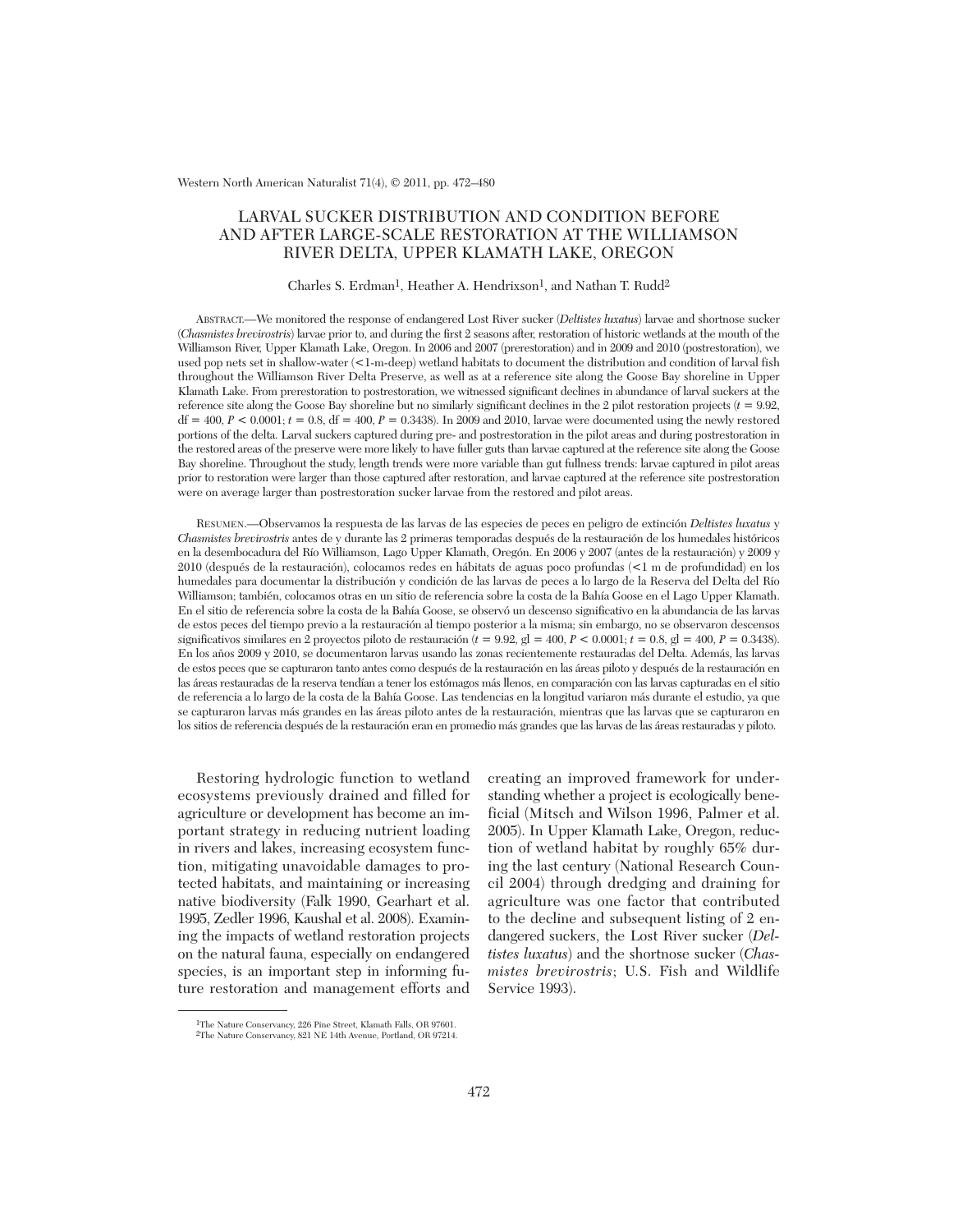Lost River sucker and shortnose sucker are both lake-dwelling catostomids that spawn in early spring, from about the middle of March through May. In Upper Klamath Lake, suckers spawn in the Williamson River and its largest tributary, the Sprague River, and at springs on the eastern shore (Buettner and Scoppettone 1990, Janey et al. 2008). The 2 species, along with a third nonlisted catostomid, Klamath largescale sucker (*Catostomus snyderi*), are endemic to the Upper Klamath Basin, but current population strongholds remain in Upper Klamath Lake and Clear Lake only (U.S. Fish and Wildlife Service 1993, Barry et al. 2009). These fish are highly fecund, iteroparous, and long-lived (up to 57 years; Scoppettone and Vinyard 1991, Terwilliger et al. 2010). Larval suckers hatched in the Williamson and Sprague rivers emerge from gravels and immediately begin a downstream, nocturnal out-migration toward the lake that can take as little as one day (Cooperman and Markle 2004). Historically, wetlands surrounding Upper Klamath Lake were probably used by suckers for rearing (National Research Council 2004). Wetlands in Upper Klamath Lake, and the associated macrophytic vegetation, are im portant for protecting sucker larvae from nonnative fathead minnow (*Pimephales promelas*) by providing vegetative cover and refuge (Markle and Dunsmoor 2007); supporting ample growing opportunities resulting from warmer water temperatures during the out-migration period than occur in Upper Klamath Lake (Crandall et al. 2008, Wong et al. 2010); and retaining larvae, especially shortnose sucker, from the clockwise gyre that dominates surface currents in Upper Klamath Lake (Cheng et al. 2005) and thus delaying the emigration of larvae out of Upper Klamath Lake to downstream areas of low survivability (Lake Ewauna–Keno Impoundment; Markle et al. 2009).

The conversion of a vast expanse of wetland habitat at the mouth of the Williamson River to agriculture land in the 1940s with the resultant loss of larval- and juvenile-rearing habitat was cited as a major contributing factor in the listing of both sucker species in 1988 (U.S. Fish and Wildlife Service 1993). Restoring former wetlands at the Williamson River Delta (the delta) was a recovery strategy aimed at increasing nursery habitat for larval and juvenile suckers by hydrologically reconnecting approximately 2200 ha to Upper Klamath and Agency lakes and the Williamson River. Expanding the availability

of suitable rearing habitat in Upper Klamath Lake may equate to substantial advantages for larval suckers in growth and juvenile overwinter survival and eventually to better recruitment into adult stages, as small changes in early-life mortality can have a large impact on later-life history stages of highly fecund fish (Ricker 1981, Houde 2002, Harvey et al. 2006).

In 2000 and 2003, The Nature Conservancy and partners completed 2 small-scale (<75 ha), pilot wetland restoration projects (areas 1 and 5, Fig. 1) at the delta—Riverbend and South Marsh. Subsequent monitoring at these pilot restoration areas documented use by sucker larvae and validated the hypothesis that restoring habitat at the delta would benefit larval suckers by providing better growth and feeding conditions (Crandall et al. 2008). Hydrologic reconnection of the 2200-ha delta was completed by 2008 through the breaching of levees and the flooding of old agricultural fields at 2 larger areas (>1000 ha each) of the delta— Tulana and Goose Bay (areas 2 and 3, Fig. 1). The objective of this study was to gauge larval sucker response to large-scale wetland restoration at the delta by assessing habitat use (distribution and abundance) and condition (length and gut fullness) of larval suckers before and after restoration of Tulana and Goose Bay in pilot, restored, and reference wetlands.

## Study Area

The study area consisted of 2 pilot restoration sites (Riverbend and South Marsh), 1 reference site (Goose Bay shoreline), and 2 restored sites (Tulana and Goose Bay)—all areas located in or adjacent to the delta. At Riverbend, roughly 11 ha of former deltaic wetlands approximately 5 km from the mouth of the Williamson River (area 1, Fig. 1) were flooded in 2000 by lowering approximately 1300 m of levee. The South Marsh pilot site is located at the southernmost boundary of the delta, adjacent to Upper Klamath Lake (area 5, Fig. 1). Restoration here was completed in 2003 when levees were breached in 3 locations and roughly 70 ha of deltaic wetlands were created. Vegetation composition at both sites is dominated by patches of hardstem bulrush (*Schoenoplectus acutus*) and creeping spikerush (*Eleocharis palustris*) interspersed among areas of open water. In Riverbend, willows (*Salix* spp.) provide cover during high river flows and high lake elevations.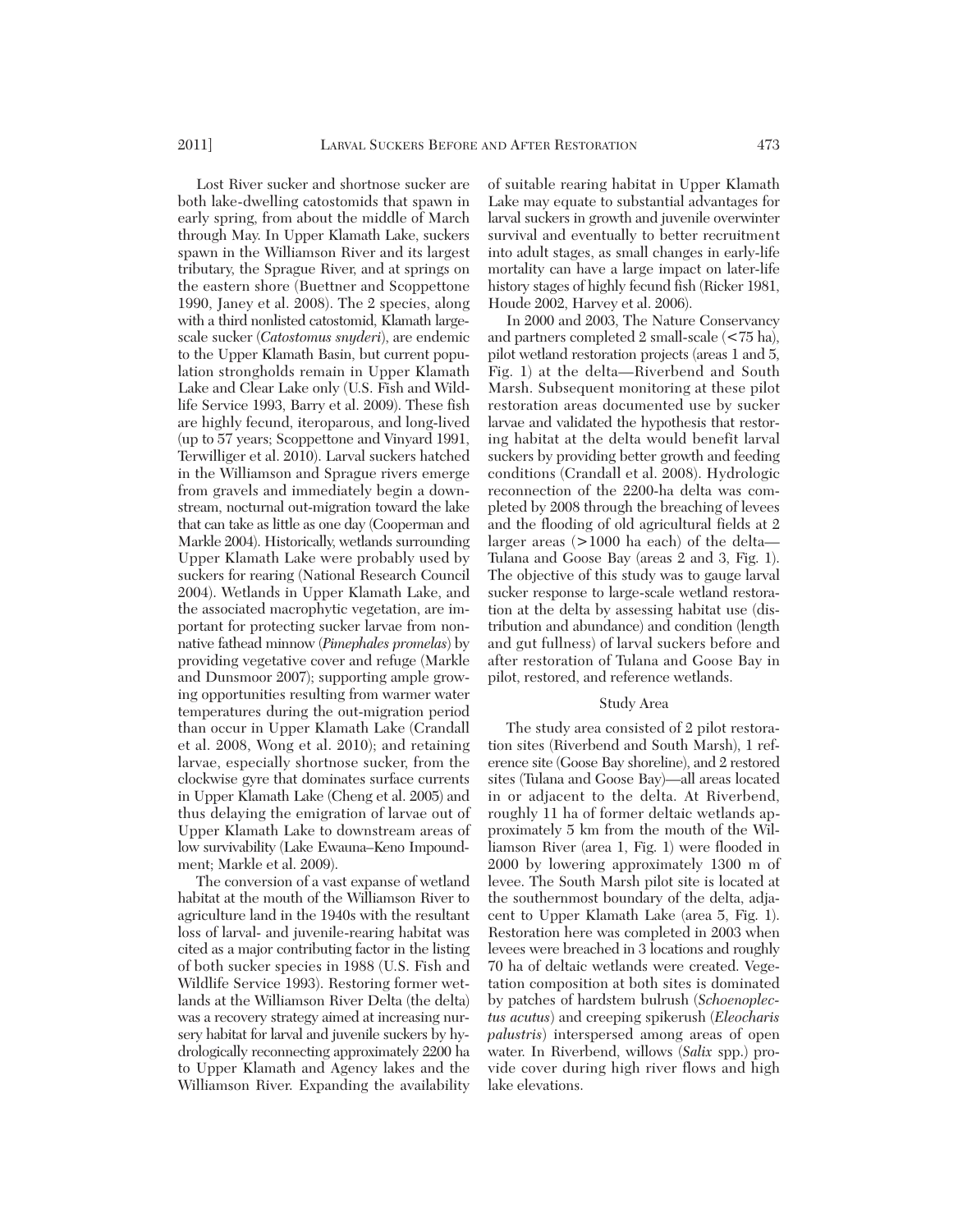

Fig. 1. Map of The Nature Conservancy's Williamson River Delta Preserve, showing 5 sampled locations (Riverbend, Tulana, Goose Bay, Goose Bay shoreline, and South Marsh), Upper Klamath Lake, Oregon. Areas 1 and 5 were pilot restoration projects where levees were breached; hydrology was restored in 2000 and 2003, respectively. Area 2 was restored in late 2007 and area 3 in late 2008. The reference site, area 4, is along Upper Klamath Lake's shoreline and contains some remnant wetland habitat.

The reference site was located along the Goose Bay shoreline, extending from the mouth of the Williamson River to the northwest corner of the South Marsh pilot site (area 4, Fig. 1). This reference site was chosen because previous research on larval sucker habitat use had focused on this area (Cooperman and Markle 2003, Crandall et al. 2008). This area is characterized by patchy bands of hardstem bulrush extending a maximum of 5 m from the shoreline and a thin margin of overhanging willow branches. Curly pondweed (*Potamogeton crispus*), an exotic, is also present in substantial patches, usually on the lakeside of the hardstem bulrush. Prior to restoration, this area was the first substantial habitat larvae encountered

upon entering Upper Klamath Lake after exiting the Williamson River.

Roughly 1200 ha of former deltaic habitat was hydrologically reconnected in Tulana through the explosive and mechanical removal of over 3 km of levees in the fall of 2007. Prior to flooding, Tulana had been managed as a wetland, which allowed for the establishment of some wetland vegetation, most notably large patches of hardstem bulrush (Elseroad et al. 2006). However, due to substantial subsidence, the western portion of Tulana is inundated year-round, re sembling more lake-like conditions. The eastern half of Tulana is considerably shallower and therefore functions as a seasonally flooded em ergent wetland. In the fall of 2008, 1000 ha in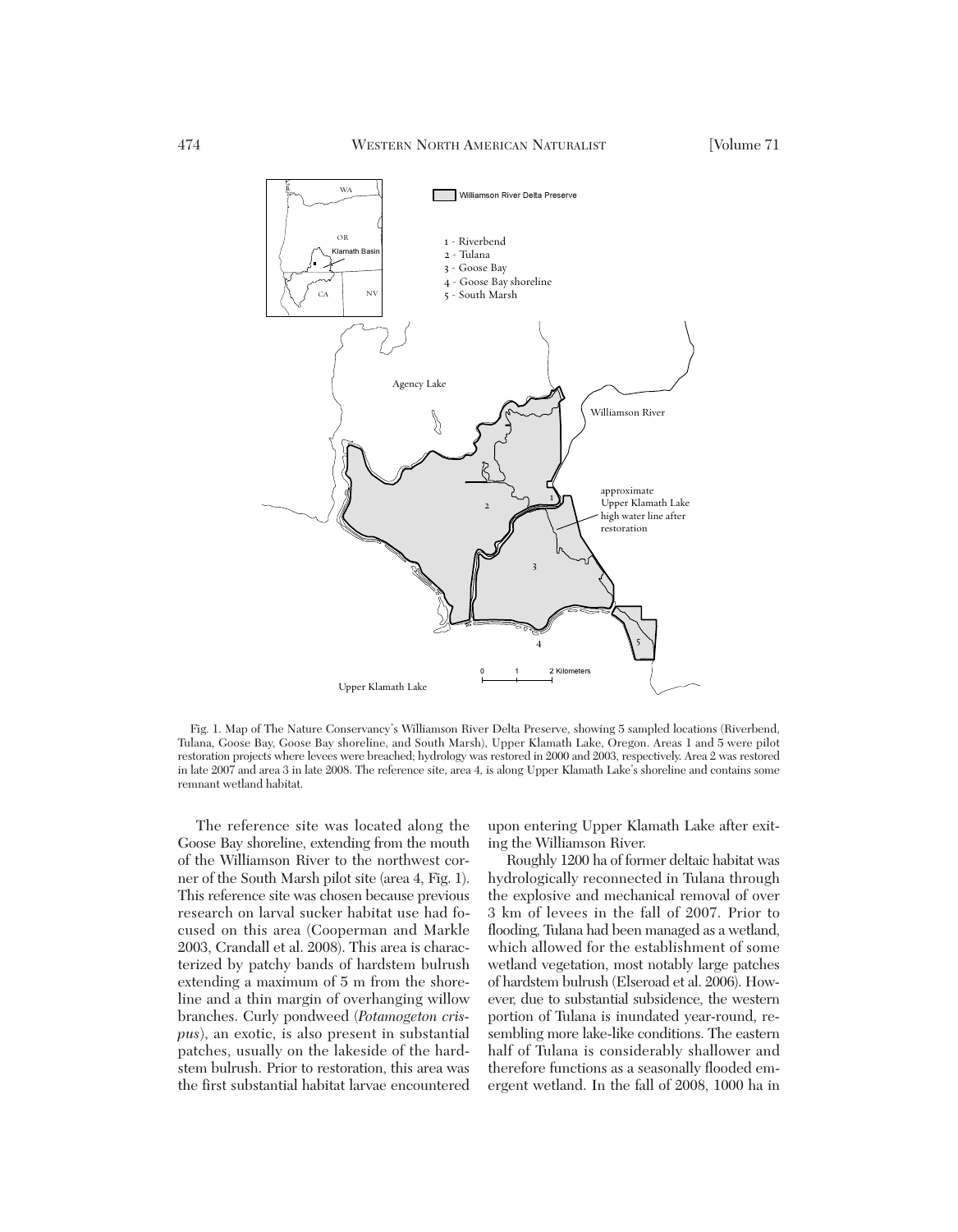Goose Bay was flooded after the mechanical removal of approximately 2 km of levee. Because this area was not managed as a wetland prior to restoration, there is much less perennial wetland-vegetation growth compared to Tulana, and currently much of the area is open water. However, Elseroad et al. (2010) reported that roughly 35% of the 1-m2 plots sampled in 2009 in Goose Bay contained perennial emergent vegetation.

### **METHODS**

Prerestoration sampling occurred during 2006 and 2007 at 3 different locations within the study area: 2 pilot restoration projects and 1 reference wetland site along the Goose Bay shoreline. Postrestoration sampling, occurring during 2009 and 2010, was conducted in both pilot and reference sites, as well as in the 2 restored wetland sites, Tulana and Goose Bay.

Larval sampling was conducted from mid-May until mid-July every other week in 2006 and 2007 and weekly in 2009 and 2010. Sampling points in the reference, pilot, and restored sites were randomly generated using Hawth's Tools version 3.2X in ArcMap. Additionally, in 2009 and 2010, we incorporated data from 4 fixed sites in the restored wetlands that were visited weekly and were sampled in conjunction with the development of a larval sucker transport model for the delta (Wood et al. in review). All points were located in water  $\leq 1$  m deep, because daytime larval nursery habitat is generally shallow and vegetated or in close proximity to aquatic vegetation (Buettner and Scoppettone 1990, Cooperman and Markle 2003).

Pop nets were set during daylight hours, replicated at both vegetated (>25% emergent or submerged aquatic vegetation) and open water sites (<25% macrophyte cover; Hendrixson 2008, Anderson et al. 2009). Two to 4 pop nets were set in close proximity to each other at each sampling point. These nets consisted of 2 PVC frames (1-inch-diameter pipe, 1.6 m × 1.6 m, area  $= 2.56$  m<sup>2</sup>), one weighed down with rebar to serve as the lead line and the other wrapped in foam core to act as a float, with finemesh mosquito netting connecting the 2 frames. Nets lacked a top and bottom, enabling them to be set in vegetation. Each net was allowed to soak for a minimum of 30 minutes to ensure that the site recovered from disturbances associated with setting the net. After the net was remotely "popped" we measured water depth at the center

of the net, wind speed, UTM coordinates, and water temperature, dissolved oxygen, pH, and conductivity (Hydrolab Quanta®). Small aquarium dip nets were then used to collect the fish enclosed in the net, and each net was swept at least 5 times after the last fish was caught to ensure that no larvae were missed. Stalks of vegetation were occasionally removed from the net in order to facilitate fish capture. Samples were immediately stored in 95% ethanol.

A variable power (7X–30X) dissecting microscope was used to identify and measure dorsal and lateral melanophore patterns and morphological characteristics (D. Simon, Oregon State University, personal communication, 2004) of preserved larval fish. All suckers were grouped together for analysis because shortnose sucker and Klamath largescale sucker are indistinguishable at the larval stage (Markle et al. 2005). However, we assume that most of the larvae captured are either shortnose sucker or Lost River sucker due to the close proximity of the study site to Upper Klamath Lake, the most important habitat for these 2 species (Buettner and Scoppettone 1990), and to the rare presence of juvenile Klamath largescale sucker in proximity to the lake (Cooperman and Markle 2004, Markle et al. 2009). Based on visual estimation, larval suckers were qualitatively assigned to 1 of 5 gut-fullness levels as described by Cooperman and Markle (2004): 0% full, 25% full, 50% full, 75% full, and 100% full.

### Statistical Methods

We examined variation in catch per unit effort (CPUE) and gut fullness from pre- (2006– 2007) to postbreach (2009–2010) and among reference, pilot, and restored habitat types by fitting generalized linear mixed models (GLMM) with PROC GLIMMIX in SAS 9.2. The LaPlace method was used for obtaining maximum likelihood estimates of model parameters (Bolker et. al 2009). Month and site nested within habitat were included, as were habitat and year effects in the initial models and 2- and 3-way interactions. The simplest, best-fit model was selected by omitting nonsignificant effects and choosing the model with the lowest AIC*<sup>c</sup>* value (Anderson 2008). Replicates (random sample points at each year) and subsamples nested within replicates were included as random effects.

CPUE data were analyzed with Poisson re gression using a logarithmic link. The final model included year and the habitat  $\times$  year,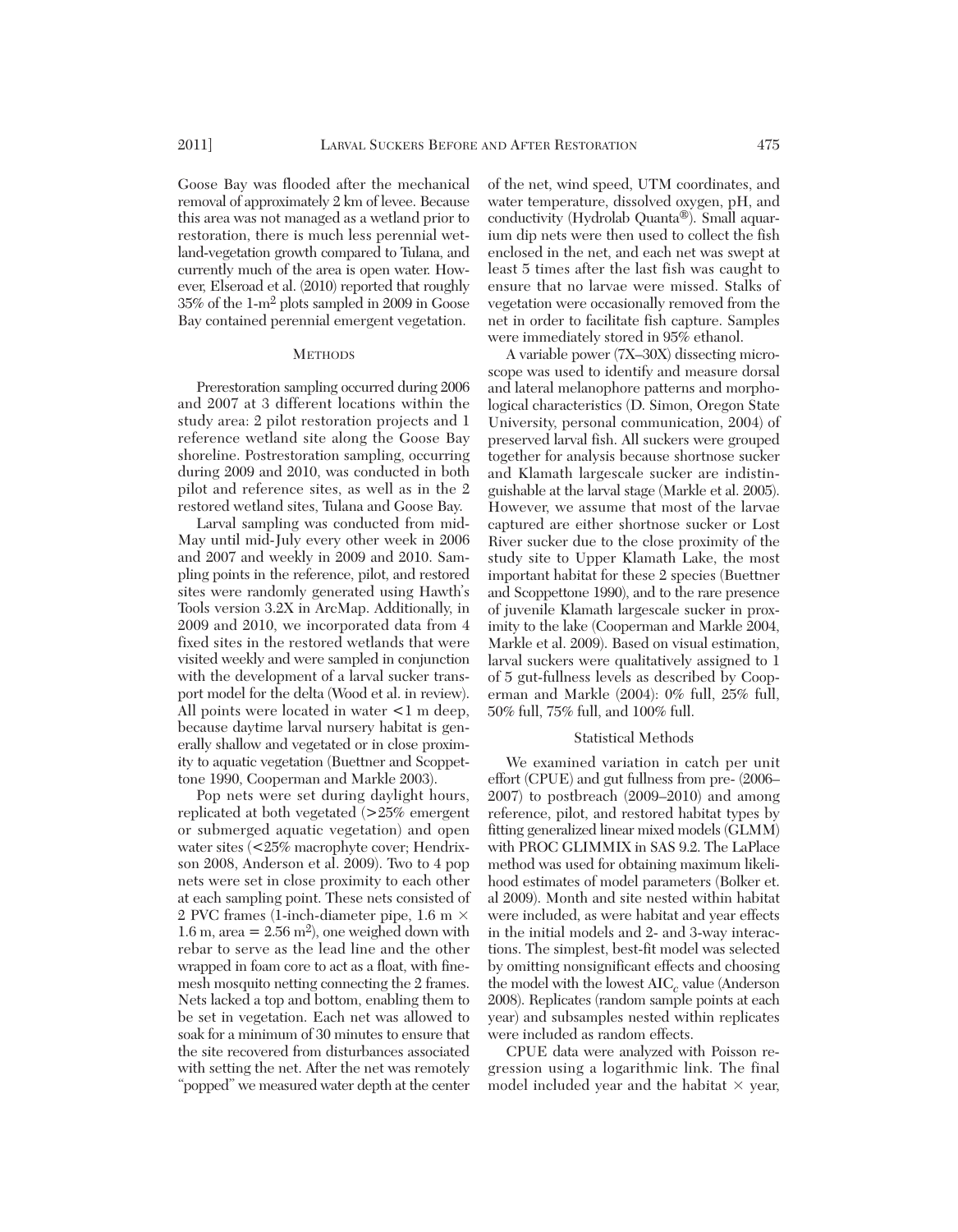TABLE 1. Number of pop nets set (P) and larval suckers captured (*n*) during pre- and postrestoration sampling along the Goose Bay shoreline (reference site), Riverbend and South Marsh (pilot sites), and Tulana and Goose Bay (restored sites) at the Williamson River Delta Preserve, Upper Klamath Lake, Oregon.

| Site      | Prerestoration |                  |      |                  | Postrestoration |                  |      |                  |
|-----------|----------------|------------------|------|------------------|-----------------|------------------|------|------------------|
|           | 2006           |                  | 2007 |                  | 2009            |                  | 2010 |                  |
|           |                | $\boldsymbol{n}$ |      | $\boldsymbol{n}$ |                 | $\boldsymbol{n}$ |      | $\boldsymbol{n}$ |
| Reference | 66             | 1667             | 82   | 1093             | 64              | 59               | 80   | 74               |
| Pilot     | 72             | 385              | 96   | 502              | 70              | 226              | 80   | 1053             |
| Restored  |                |                  |      |                  | 142             | 688              | 160  | 409              |



Fig. 2. Pre- and postrestoration mean larval sucker catch per unit effort (CPUE) and standard error bars in the 3 sampling areas at the Williamson River Delta Preserve, Upper Klamath Lake, Oregon. Goose Bay shoreline is the reference site; Riverbend and South Marsh are the pilot sites; and Tulana and Goose Bay are the restored sites. Geometric means were back-transformed from the natural log. Prerestoration sampling occurred in 2006 and 2007, and postrestoration sampling occurred in 2009 and 2010.

year  $\times$  month, and year  $\times$  site (habitat) interactions. Because the habitat  $\times$  year effect was highly significant, we used contrasts to compare CPUE (1) between pre- and postbreaching for pilot and reference habitats separately and (2) among habitats before and after breaching. We present back-transformed results for these contrasts, along with 95% confidence intervals.

In order to analyze pre- and postrestoration variation in standard length data across sites, oneway ANOVAs were used in JMP® version 8.0.1. The distribution of residuals did not show large departures from normality. Mean standard lengths along with standard errors are presented for comparisons of pre- and postrestoration size differences in pilot and reference habitats and postrestoration differences in restored and reference sites.

Gut fullness data were analyzed with logistic regression, assuming a binomial distribution with a logit link. We collapsed gut fullness scores into 2 categories, high  $(\geq 75)$  and low  $(< 75)$ , to obtain adequate counts per cell and avoid the assumption of proportional odds (i.e., parameter estimates are equal for all component binary models, such as 0 vs. 50, 50 vs. 75, etc.). The final model included habitat, year, and month. We used contrasts to compare the odds of having high versus low gut fullness at pre- versus postbreach averaged over habitat, and similarly to compare the odds of fuller guts among habitats averaged over time. For these comparisons, we report odds ratios along with 95% confidence intervals.

#### **RESULTS**

Annual trends in larval sucker catch varied substantially among habitats  $(F_{6,400} = 8.44,$  $P < 0.0001$ ; Table 1). Pre- to postrestoration changes were evident only in reference sites, where catch rate was 26.4 times greater (95% CI 13.85–50.74) prior to levee breaching  $(t = 9.92,$  $df = 400, P < 0.0001$ ; Fig. 2). Catch rate remained relatively constant from pre- to postbreach in pilot sites (mean ratio  $= 1.3, 95\%$  CI 0.70–2.34;  $t = 0.8$ , df = 400,  $P = 0.3438$ ). Over all available habitats, prerestoration CPUE was 1.8 suckers per net (95% CI 1.34–2.46), but post restoration CPUE was only 0.3 suckers per net (95% CI 0.25–0.45). CPUE also varied significantly among habitats both before and after levee breaching. Before restoration, the CPUE was 4.7 times higher in reference sites (95% CI 2.73–8.24) than in pilot sites  $(t = 5.54, df =$ 400, *P* < 0.0001). Data collected in 2006 and 2007 indicated that large numbers of larvae occupied the reference site along the Goose Bay shoreline (area 4, Fig. 1). Conversely, during postrestoration sampling, pilot sites had 4.4 times more larvae (95% CI 2.28–8.33) per unit effort than the reference site  $(t = 4.47, df = 400,$  $P < 0.0001$ ; Fig. 2). Pilot sites also had 1.7 more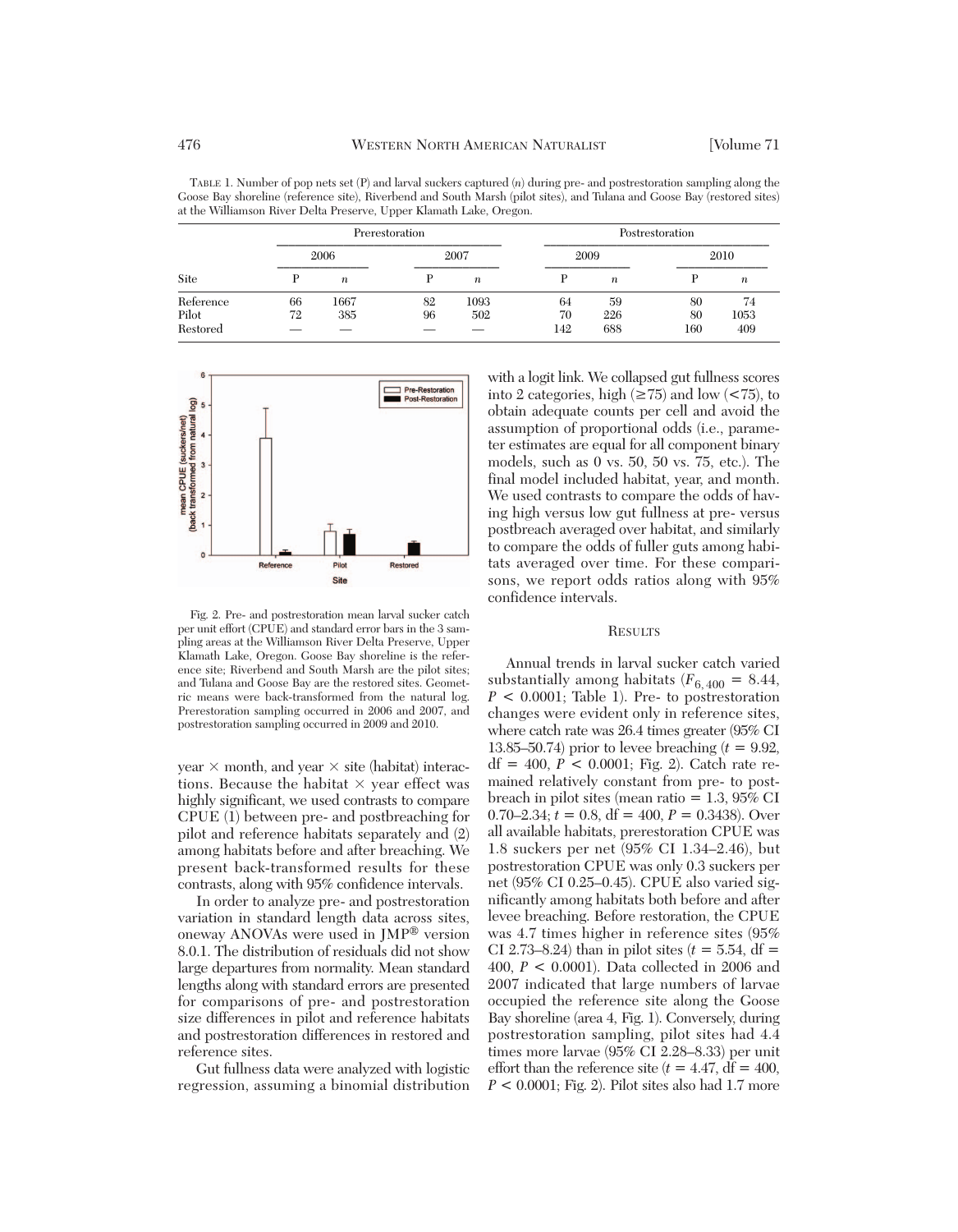

Fig. 3. Pre- and postrestoration larval sucker mean stan dard length (mm) and standard error bars in the 3 sampling areas at the Williamson River Delta Preserve, Upper Klamath Lake, Oregon. Goose Bay shoreline is the reference site; Riverbend and South Marsh are the pilot sites; and Tulana and Goose Bay are the restored sites. Prerestoration sampling occurred in 2006 and 2007, and postrestoration sampling occurred in 2009 and 2010.

fish (95% CI 1.01–2.83) than restored sites at Tulana and Goose Bay  $(t = 2.02, df = 400, P <$ 0.0442), while restored sites had 2.6 times more sucker larvae (95% CI 1.42–4.55) than reference sites  $(t = 3.18, df = 400, P = 0.0016)$ .

Larval suckers in the pilot prerestoration areas (areas 1 and 5) were on average larger than fish captured prerestoration in the reference site along the Goose Bay shoreline; however, this trend did not exist postrestoration, when larvae captured in the reference site were larger than those captured in the 2 restored areas. Mean standard length of sucker larvae captured in 2006 and 2007 in pilot restoration areas (areas 1 and 5) was  $14.95$  mm (SE = 0.08) and only 14.33  $mm (SE = 0.05)$  in the reference areas along the Goose Bay shoreline  $(F = 43.0157, df = 2700,$ *P* < 0.0001; Fig. 3). Conversely, in 2009 and 2010, mean standard length of suckers captured in the pilot areas was  $14.11$  mm (SE = 0.05) and  $14.87$  mm (SE = 0.14) in the reference wetlands along the Goose Bay shoreline  $(F = 27.5077, df)$ = 1410, *P* < 0.0001). Mean standard length of larvae in the restored areas in 2009 and 2010 was  $14.42$  mm (SE = 0.06), significantly smaller than fish captured at the reference site during the same years  $(F = 5.999, df = 1228, P = 0.0145;$ Fig. 3).

Despite the size differences among habitats across years, variation in gut fullness among habi tats was more consistent throughout the study. Location was a robust predictor of gut fullness

in larvae captured pre- and postrestoration, as larvae from pilot areas were more likely to have high gut fullness ( $\geq 75\%$  full) than those in the reference or restored sites. The odds of high gut fullness in pilot sites were 3.3 times greater (95% CI 2.09–5.18) than those in reference sites  $(t =$ 3.18, df = 162, *P* < 0.0001) and 2.0 times greater (95% CI 1.12–3.38) than those in restored sites  $(t = 2.40, df = 162, P = 0.0176)$ . The odds of fuller guts were not significantly different between restored and reference areas  $(t = 2.40, df)$  $= 162, P = 0.1021$ ; mean difference  $= 1.7, 95\%$ CI 0.90–3.16). In the pilot and restored areas, the probability of high gut fullness was 75% (95% CI 69%–81%) and 61% (95% CI 49%–73%), respectively, compared to only 48% (95% CI 39%–58%) at the reference site along Goose Bay.

### **DISCUSSION**

Postrestoration catch per unit effort in the reference wetland along the Goose Bay shoreline was significantly reduced compared to catches at this site prior to restoration of the Tulana and Goose Bay portions of the delta (*P* < 0.0001). Reduced catches in 2009 and 2010 could be caused by numerous factors: (1) lower larval production in 2009 and 2010 than in 2006 and 2007 due to interannual variation in spawning, fertilization success, or egg and larval mortality through swim-up and drift down the Williamson River (Janey et al. 2008, Ellsworth et al. 2009, Cooperman et al. 2010); (2) in creased larval dispersion at the delta leading to reduced capture probability; (3) interannual differences in the species composition of larvae migrating down the Williamson River or variability in potential larval habitat preferences which could lead to our sampling methods being biased toward either shortnose sucker or Lost River sucker; or (4) restoration of the 2 larger areas of the delta (Tulana and Goose Bay, areas 2 and 3), altering the typical outmigration pathway of larvae. Larval drift catches by the U.S. Geological Survey at Modoc Point Bridge, roughly 2 km upstream of Riverbend on the Williamson River, did not decrease from 2007 to 2009; but instead, catches in 2009 were roughly 3 times higher than catches in 2007 (Craig Ellsworth, U.S. Geological Survey, personal communication). Thus, the decline in catches at the reference site was not likely caused by a postrestoration decrease in larval sucker production.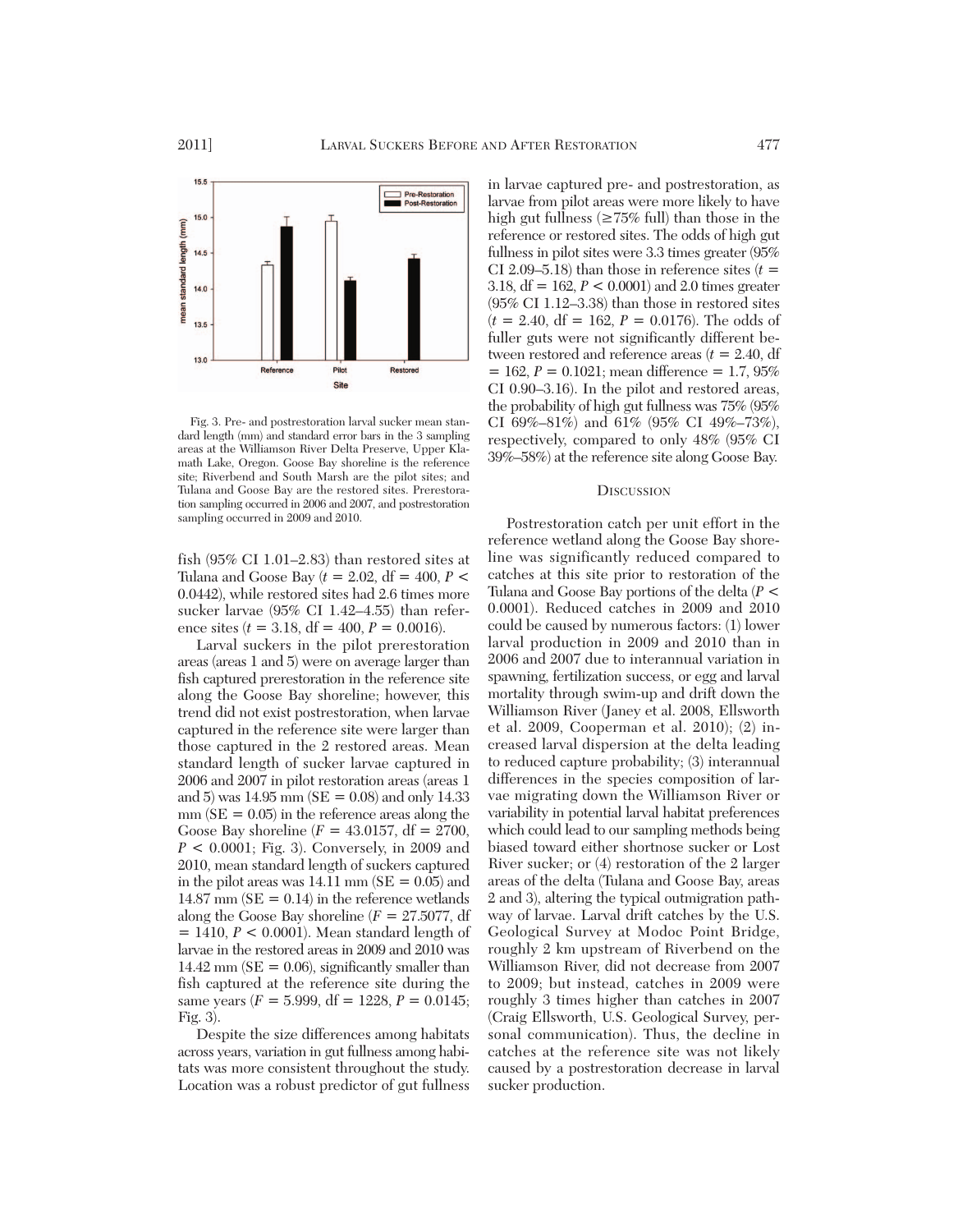Because the 2 pilot sites, Riverbend and South Marsh, did not experience discernible declines in catches from pre- to postrestoration, decreased abundance at the reference sites in 2009 and 2010 was most likely due to the reconfiguration of the landscape at the mouth of the Williamson River and not to interannual variability in larval production. Furthermore, larvae are no longer forced to enter Upper Klamath Lake at the mouth of the Williamson River and transport southeast along the Goose Bay shoreline but instead may exit the delta and enter the lake at numerous points (Tammy Wood, U.S. Geological Survey, personal communication). As a result of these new postrestoration dispersal pathways, accumulation of larvae along the Goose Bay shoreline is not as prolific as it was prior to 2008. Most importantly however, catches of larvae in restored wetlands in 2009 and 2010 indicate that these areas are successful in retaining larval suckers in habitat that is shallow, vegetated, or in close proximity to vegetation.

While larval suckers were significantly larger in the pilot areas than in the reference site prior to restoration, this trend was not witnessed postrestoration in 2009 and 2010. This finding differs from past studies focusing on pilot and reference wetland use by larval suckers (Crandall et al. 2008). Additionally, larger larvae were captured in the reference site than in the restored sites after restoration. Two logical explanations exist for this disparity: (1) the sample size of larval suckers captured in 2009 and 2010 at the reference site is small (*n* = 133) and might not accurately reflect the length composition of larval suckers at this site; and (2) a portion of the larvae captured at the reference site could have been retained in the pilot or restored wetlands for a period of time prior to being caught. The second is more plausible given that an ontogenetic transition in Lost River and shortnose sucker feeding occurs between 20 mm and 30 mm (Markle and Clauson 2006)—a shift that could be associated with a migration to more lacustrine habitats. Therefore, larger fish at the reference site could be a manifestation of the migration of suckers that were retained in the restored and pilot wetlands of Upper Klamath Lake during this ontogenetic shift.

Because of their strong advection properties, restored wetlands are able to retain larvae longer than sites in other areas of Upper Klamath Lake. Riverbend retained shortnose sucker larvae up to 19 days longer than open water sites located in the lower Williamson River, and South Marsh only had a 42% 28-day emigration rate from the lake compared to a rate of 76% for sites located in the lake (Markle et al. 2009). If larvae are retained longer in restored wetlands and if emigration from the lake to areas of low survivability (Ewauna–Keno impoundment) is less likely, the opportunity for increased larval growth and survival is plausible in the restored and pilot restoration sites.

Better-fed larvae could result from a greater presence of wetland vegetation at the pilot and restored sites at the delta. Cooperman and Markle (2004) discovered that larger larvae with full guts were associated with emergent macrophytes rather than with submergent macrophytes or open water, suggesting that the recently created wetland habitat at the delta with its emergent macrophytes provides quality feeding areas for larval suckers. The greater amount of emergent macrophytic habitat available at the restored and pilot restoration sites compared to the reference sites could be manifested in the greater gut fullness levels in these areas in all 4 years of the study. Emergent macrophytes are important for foraging success and reduced predation (Cooperman and Markle 2004). Additionally, Chipps et al. (2006) found that undisturbed wetland sites, which generally have increased plant species richness and fewer exotic species, had greater chironomid abundance. Chironomidae are a main prey for larval and juvenile suckers (Markle and Clauson 2006).

Finally, warmer water temperatures could lead to larger larvae as warm water refugia are associated with increased larval development rates (Vondracek et al. 1989, Bestgen 2008). During May and June 2008 and 2009, we witnessed continuous *in situ* water temperatures in the transitional and emergent wetlands at the delta that were about 1–2 °C higher than in the Williamson River (Wong et al. 2010). Warmer water temperatures in the restored and pilot restoration sites could be positively impacting growth and feeding.

Although it is possible that reduced intraspecific competition resulted in better-fed larvae during a year of decreased larvae production, we do not suspect this to be a contributing factor to disparity in gut fullness among sites. Betterfed larvae were observed in 2006 and 2007 in the pilot wetlands, when larval catches were higher. Other researchers have not experienced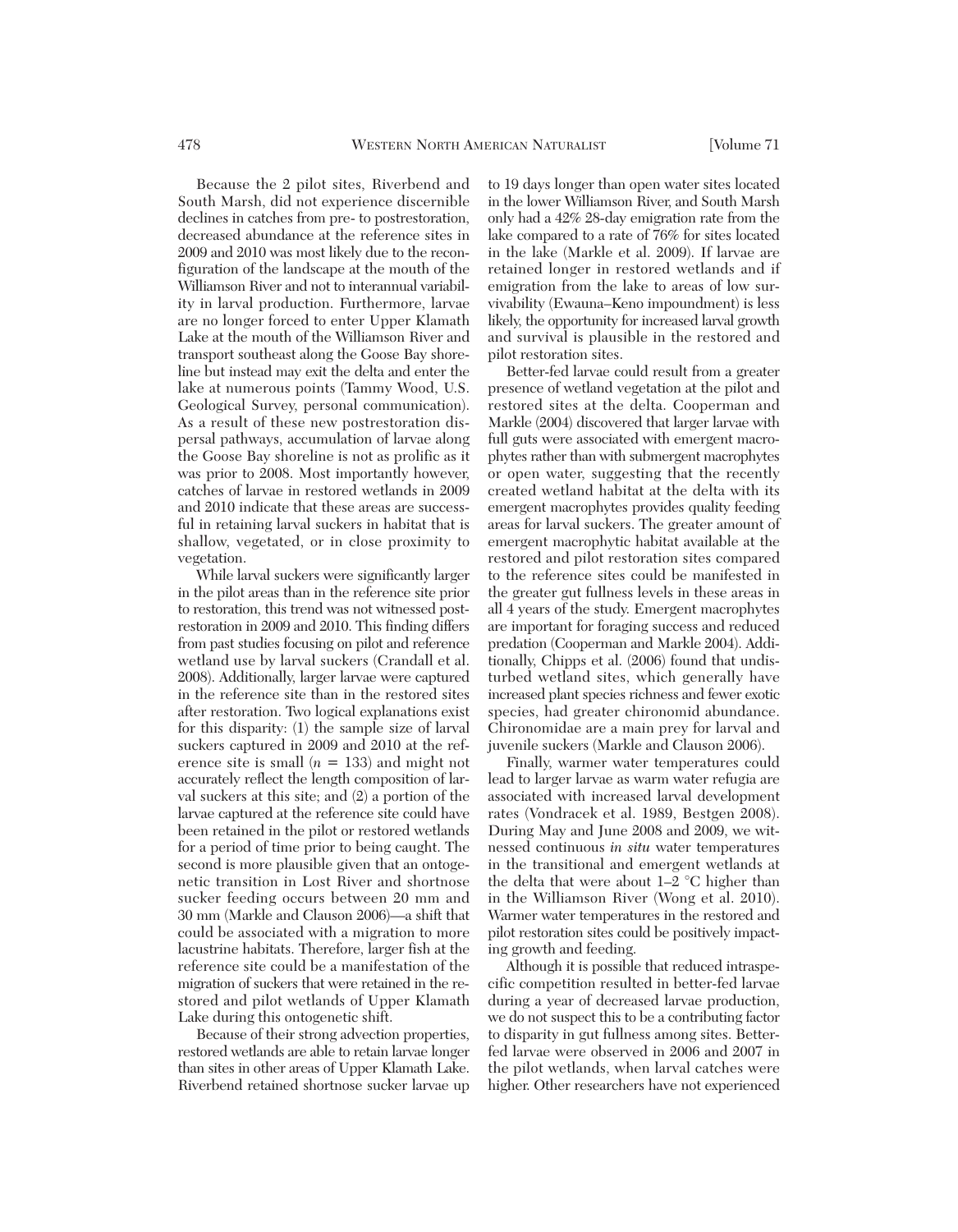density-dependent effects (Cooperman and Markle 2004). Furthermore, prey availability does not seem to be a limiting factor for suckers in the system, as productivity in Upper Klamath Lake is very high (Markle and Clauson 2006). Regardless of the exact cause of betterfed larvae in the restored and pilot wetlands pre- and postrestoration, it is likely that these fish would have a greater chance of survival, since natural mortality is thought to be inversely proportional to body size and larger larvae are less vulnerable to predation (Miller et al. 1988, Bronte et al. 2006).

With dispersal of larvae into restored wetlands postrestoration and the association of better-fed larvae with the pilot and restored areas, increased young-of-year survival and subsequently greater recruitment into the adult spawning population could result. Whether or not the additional rearing habitat at the delta will equate to successful recruitment is yet to be seen; however, our results indicate that shallow water habitat (<1 m deep) in the restored areas of the delta provides improved rearing conditions for larval shortnose and Lost River suckers.

#### ACKNOWLEDGMENTS

Study support in 2010 was provided by the U.S. Bureau of Reclamation (R09PX20028). Assistance with TNC's larval fish sampling was provided by Carolyn Doehring, Ross Egenolf, Pam Kostka, Christopher Patterson, Ariel Patushnik, Melody Warner, and Carla Wise. We would also like to thank 2 anonymous reviewers for their helpful comments which greatly improved the paper. TNC specimen collections were authorized under a series of Oregon scientific taking permits through OR2010-14107 and U.S. Fish & Wildlife Service scientific taking permits TE041204-0 through TE041204-2.

#### LITERATURE CITED

- ANDERSON, D.R. 2008. Model based inference in the life sciences; a primer on evidence. Springer, New York, NY. 184 pp.
- ANDERSON, G.O., A.X. WILKENS, S.B. BURDICK, AND S.P. VANDERKOOI. 2009. Seasonal distribution and abundance of larval and juvenile Lost River and shortnose suckers in Hanks Marsh, Upper Klamath Na tional Wildlife Refuge, Upper Klamath Lake, Oregon: 2007 Annual Report. U.S. Geological Survey Open-File Report 2009-1014. 36 pp.
- BARRY, P.M., E.C. JANNEY, D.A. HEWITT, B.S. HAYES, AND A.C. SCOTT. 2009. Population dynamics of adult Lost

River (*Deltistes luxatus*) and shortnose (*Chasmistes brevirostris*) suckers in Clear Lake Reservoir, Califor nia, 2006-08. U.S. Geological Survey Open-File Report 2009-1109. 18 pp.

- BESTGEN, K.R. 2008. Effects of water temperature on growth of razorback sucker larvae. Western North American Naturalist 68:15–20.
- BOLKER, B.M., M.E. BROOKS, C.J. CLARK, S.W. GEANGE, J.R. POULSEN, M.H.H. STEVENS, AND J.S. WHITE. 2009. Generalized linear mixed models: a practical guide for ecology and evolution. Trends in Ecology and Evolution 24:127–135.
- BRONTE, C.R., P.C. MCKEE, M.E. HOLEY, M.L. TONEYS, AND P.E. HAVER. 2006. Relative survival of lake trout stocked at different sizes and quality in Lake Michigan. Journal of Great Lakes Research 32:386–394.
- BUETTNER, M., AND G. SCOPPETTONE. 1990. Life history and status of Catostomids in Upper Klamath Lake, Oregon. Oregon Department of Fish and Wildlife, Klamath Tribe, and National Fisheries Research Center, Reno, Nevada.
- CHENG, R., J. GARTNER, AND T. WOOD. 2005. Modeling and validation of wind-driven circulation in Upper Klamath Lake, Oregon. *In:* R. Walton, editor, Proceedings of the 2005 World Water and Environmental Resources Congress, 15–19 May 2005. EWRI/ASCE, Anchorage, AK.
- CHIPPS, S.R., D.E. HUBBARD, K.B. WERLIN, N.J. HAUGERUD, K.A. POWELL, J. THOMPSON, AND T. JOHNSON. 2006. Association between wetland disturbance and biological attributes in floodplain wetlands. Wetlands 26:497–508.
- COOPERMAN, M.S., AND D.F. MARKLE. 2003. Rapid outmigration of Lost River and shortnose sucker larvae from in-river spawning beds to in-lake rearing grounds. Transactions of the American Fisheries Society 132: 1138–1153.
- \_\_\_\_\_\_. 2004. Abundance, size, and feeding success of larval shortnose suckers and Lost River suckers from differ ent habitats of the littoral zone of Upper Klamath Lake. Environmental Biology of Fishes 71:365–377.
- COOPERMAN, M.S., D.F. MARKLE, M. TERWILLIGER, AND D. SIMON. 2010. A production estimate approach to analyze habitat and weather effects on recruitment of two endangered freshwater fish. Canadian Journal of Fisheries and Aquatic Science 67:28–41.
- CRANDALL, J.C., L.B. BACH, N. RUDD, M. STERN, AND M. BARRY. 2008. Response of larval Lost River and shortnose suckers to wetland restoration at the Wil liamson River Delta, Oregon. Transactions of the American Fisheries Society 137:402–416.
- ELLSWORTH, C.M., T.J. TYLER, S.P. VANDERKOOI, AND D.F. MARKLE. 2009. Patterns of larval sucker emigration from the Sprague and lower Williamson Rivers of the Upper Klamath Basin, Oregon, prior to the removal of Chiloquin Dam—2006 annual report. U.S. Geological Survey Open-File Report 2009-1027. 32 pp.
- ELSEROAD, A., A. ALDOUS, C. STEVENS, AND L. BACH. 2006. Williamson River Delta Preserve wetland vegetation monitoring 2000–2004. The Nature Conservancy, Portland, OR. Available from: http://conserveonline .org/library/WRDP%20Vegetation%20monitoring% 2000-04\_final.doc/view.html
- ELSEROAD, A., N. RUDD, AND H. HENDRIXSON. 2010. Williamson River Delta Preserve vegetation monitoring: Goose Bay first-year post-breaching results. The Nature Conservancy, Portland, OR. Available from: